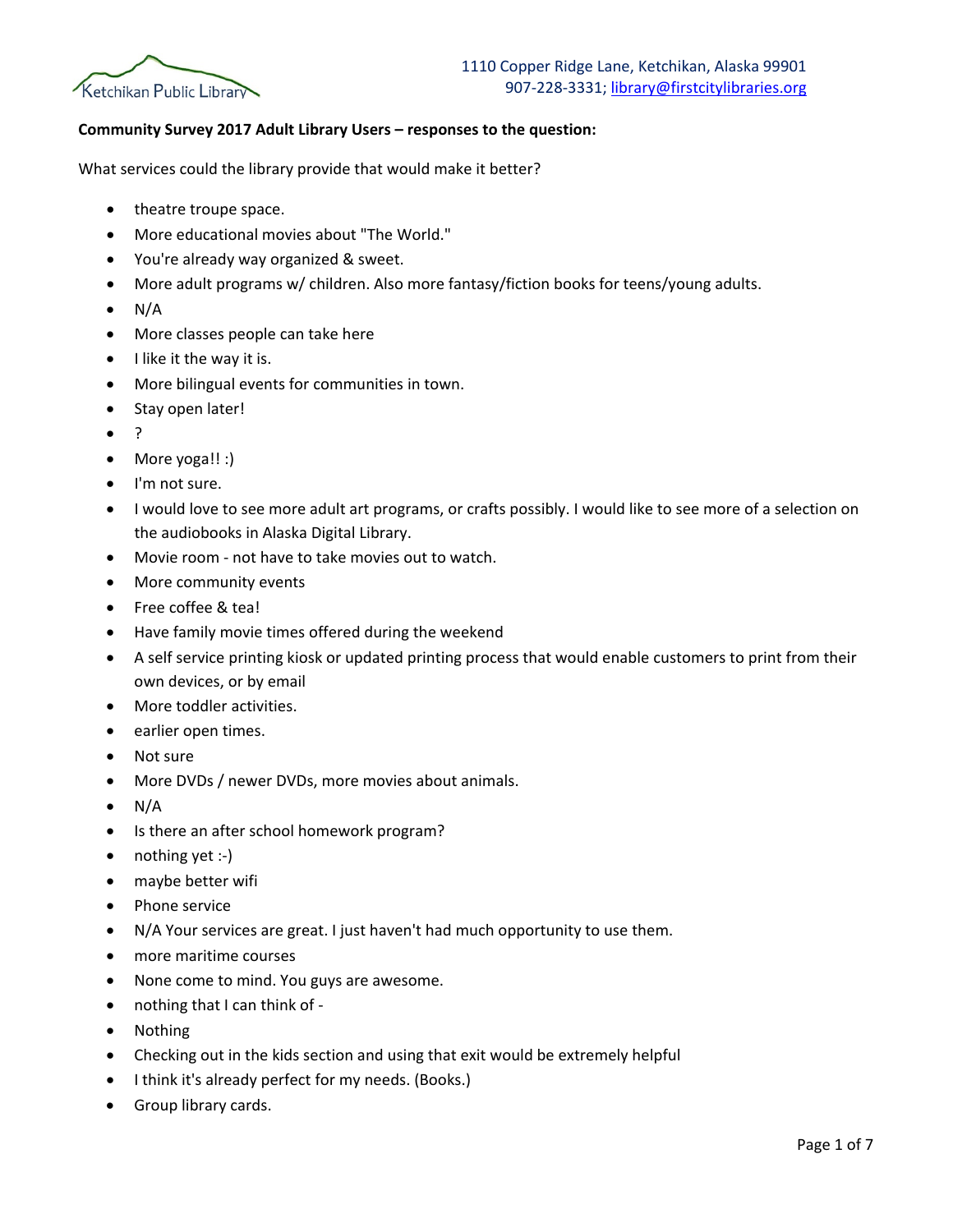

- I would love more manga or comic books
- Adult craft sessions would be fun.
- Easier to request books
- -2 hour wifi access, 1 hour is too short -better use of library voices: users are generally okay but librarians seem to speak very loudly & maybe consider closing the door to the children's room during story times & other loud activities - very distracting.
- None. They do a fantastic job at offering library services and other activities
- It would be nice to have a story time or more activities on the weekend so kids and parents who are at daycare/work during the week can participate.
- not sure
- Have a way for patrons to easily suggest books to order for the library shelves
- the services are already varied and good for the community!
- orca events at the library like TAG has.
- I believe wifi access could be provided freely without the hassle of access codes.
- None that I can think of
- Staff and funds to further community education.
- More events for children/toddlers in the evenings/weekends for working parents & and an in-house Friends of the Library store!!!
- N/A
- More teen & youth activities
- Updated poetry. alt. lit.
- The should upgrade the computer system to listen to Audio Books
- Easier and longer access to the wifi.
- Not sure...
- Overdrive
- Nothing l, just keep doing what it's doing.
- Maybe a skills work shop for teens
- More launguage dvd for kids. Spanish etc... Saturday or sunday story time
- I have no idea
- Please either remove the wifi one hour or extend it. It's so difficult to work online at the library having to re-enter a number every hour. I've lost work from losing tgat internet connection when my password expires.
- More programs for homeschool kids.
- $N/A$
- Some adult programs that are geared towards 20s to 30s like a half-way point b/w the teen programs & the more cerebral adult programs. More outdoor programs / features / lectures, etc. Sound proof study rooms? No cell phones!
- Longer summer reading program for kids. June to August.
- Can't think of anything.
- We are excited for the kid's garden.
- I do not have a suggestion to make the Library better. It is pretty great as is.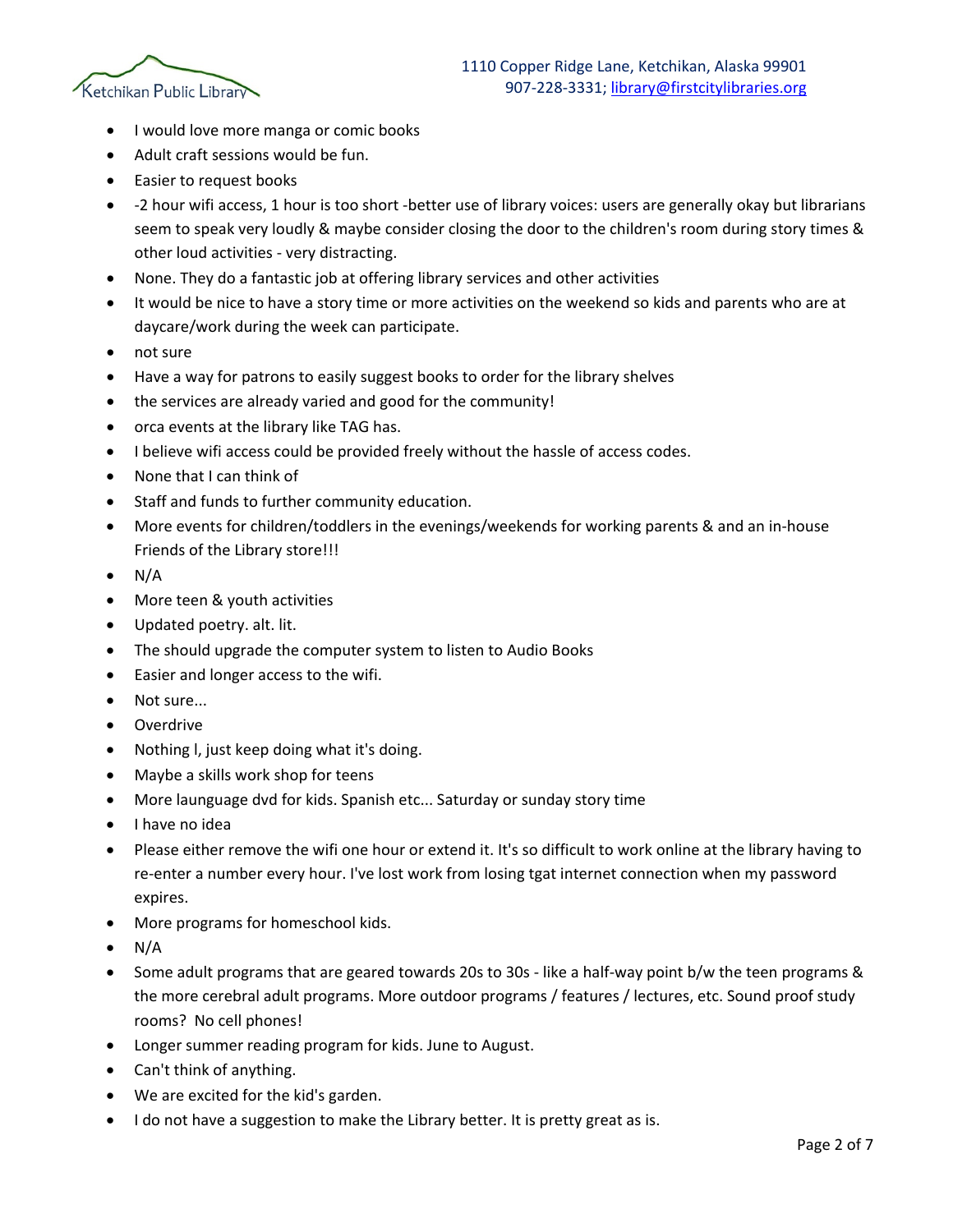

- Less restrictive wifi access for library card holders.
- More "How to" classes for adults.
- wifi on private devices without password would be very nice
- $\bullet$  N/A
- I think it's pretty great slready
- Community workshops. I'd love to see meeting with Cooperative Extension about gardening or chicken keeping, or government and civics...
- I can't think of anything.... our library already does so much
- Local Alaska Native print resources and a listening station for local Native language resources
- Better pay for the librarians.
- $N/A$
- Writer's workshops? Maybe better marketing of events
- Not one thing
- More lecture on different topics
- later hours for studying purposes.
- More movies TV series
- More audio books on listen ak
- Not sure
- I can't think of anything at the mement. I would suggest that the Library always remember there are equally valuable progrmas happening throughout the commutniy and to keep aware of conflicts with scheduling events.
- don't know
- I would like a "library of math & science" and classes/workshops for kids w/ that theme. And, some classes that help teens achieve more knowledge and independence, like teaching them about insurance, bill paying, car maintenance, dining, job resume, etc.
- Strangely I also enjoy the lack of cell service.
- unknown
- I can't think of anything.
- open later on weekends.
- Just keep up the good work :-)
- $N/A$
- I would like to see better selection of language software you can check out.
- I'm not sure at this point. I trust the staff to read the needs of our community. They seem like sincere listeners.
- an off-site bookdrop other end of town.
- more reliable internet
- I'm not sure there's anything you can do about the damage to movies/DVDs that happens when multiple people use them. Perhaps some kind of movie download option would work better, so there isn't a physical item that can get scratched.
- Music events
- more informative books (how to)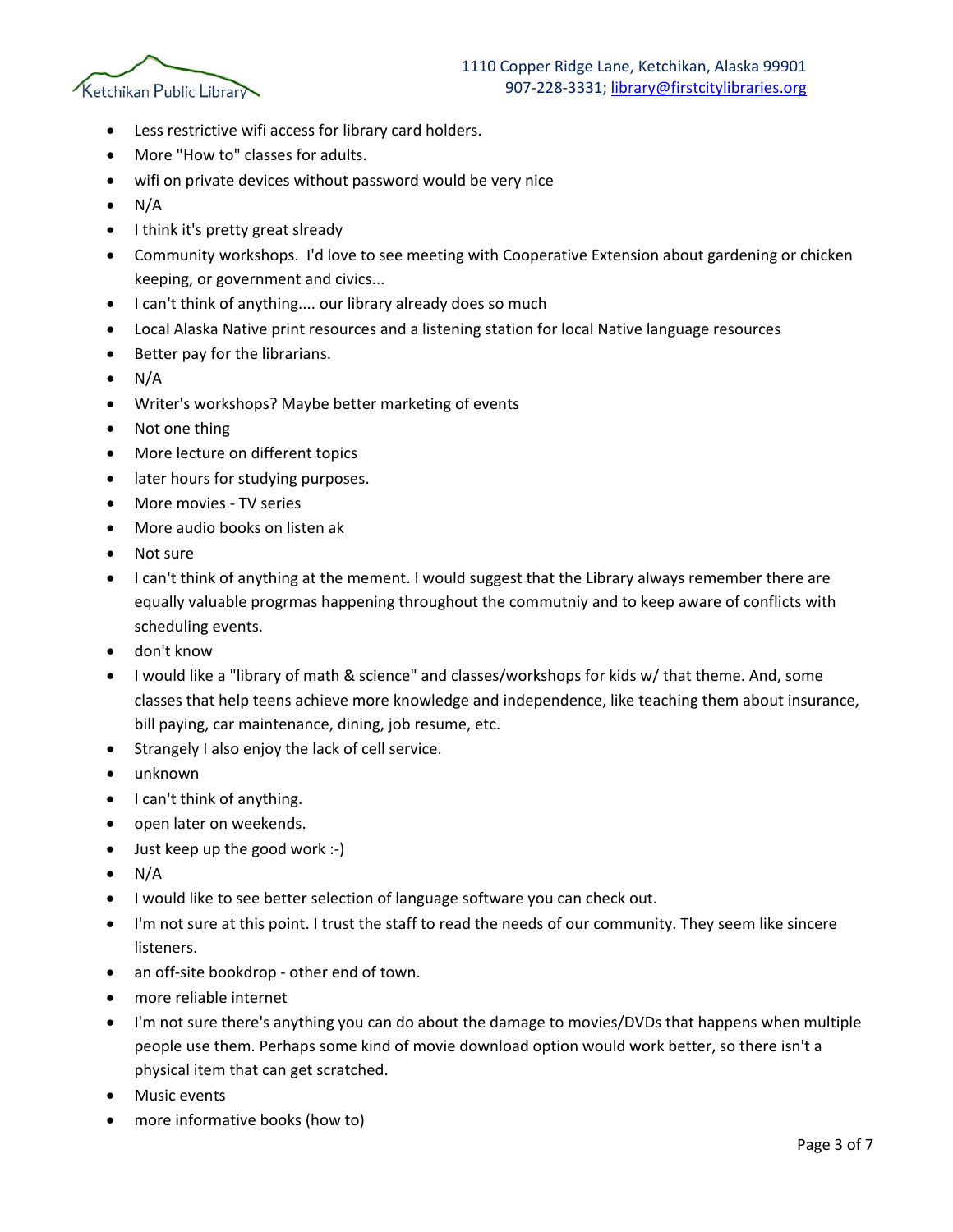

- You already do it all! :)
- Improve library catalog searching with terms often does not yield good results. Also carry multiple copies of popular books. Make more copies of audio books available, if possible (the downloads, I mean)
- Suggestion: Get a snack vending machine or get a little store going selling snacks, hot dogs & hot pockets
- I see nothing needs changed or improved. If it works, don't fix it.
- More winter fireworks
- The acoustics in the large room are terrible. Makes it difficult to enjoy movies, talks and events. Acoustic ceiling panels would be great. A less expensive help would be putting material (cloth) on the walls.
- nothing
- Daytime or lunchtime yoga.
- I wish it was open later on Sunday. Writing workshops, horrible cell reception (not your fault)
- Not sure
- Nothing comes to mind.
- There are ALWAYS long wait list on books from the Alaska digital library! That could stand beefing up.
- plant rentals
- Increased ebooks suitable for kindle download.
- WI-FI / AUDIBLE!
- Programs shared w/ high school middle school in poetry readings or reading English projects for class credit.
- It's perfect
- Self-help, support groups. Promote Promote Promote. Great place to hang out.
- Noise carries throughout the library and is very distracting. There need to be more meeting rooms.
- A more effortless way to renew materials. The website is a pain, with the long, annoying log-in ID.
- None you are doing a great job!
- Longer hours. Th-Fri or at least Thursday. KPL does such a GREAT job that I only want more access! I APPRECIATE that you re-opened SUNDAY - Thank you. Sunday espec. rainy Sundays are a lovely day to visit library. Thank you!
- more new books for tweens, more teen books that aren't so anghsty in a kissy/sexual way.
- I'm not a Luddite, but more and more of what I need is only available through electronic resource. There are books which would have been in the library and available to anyone, even 3-4 years ago.
- Color printing. Book drops for Borough residents like there used to be for convenience
- more audio books MC Beaton, Alexander McCall Smith
- More popular movies on DVD
- Keep doing what you're doing thanks!
- not sure
- wifi booster in the children's area
- Larger selection of books on the go.
- Prepare for the inevitable shrinking of school libraries solidify relationships with Borough and City
- None
- can't think of a thing!
- Lower overdue fines, but that's it. Mostly all-around excellent staff and services.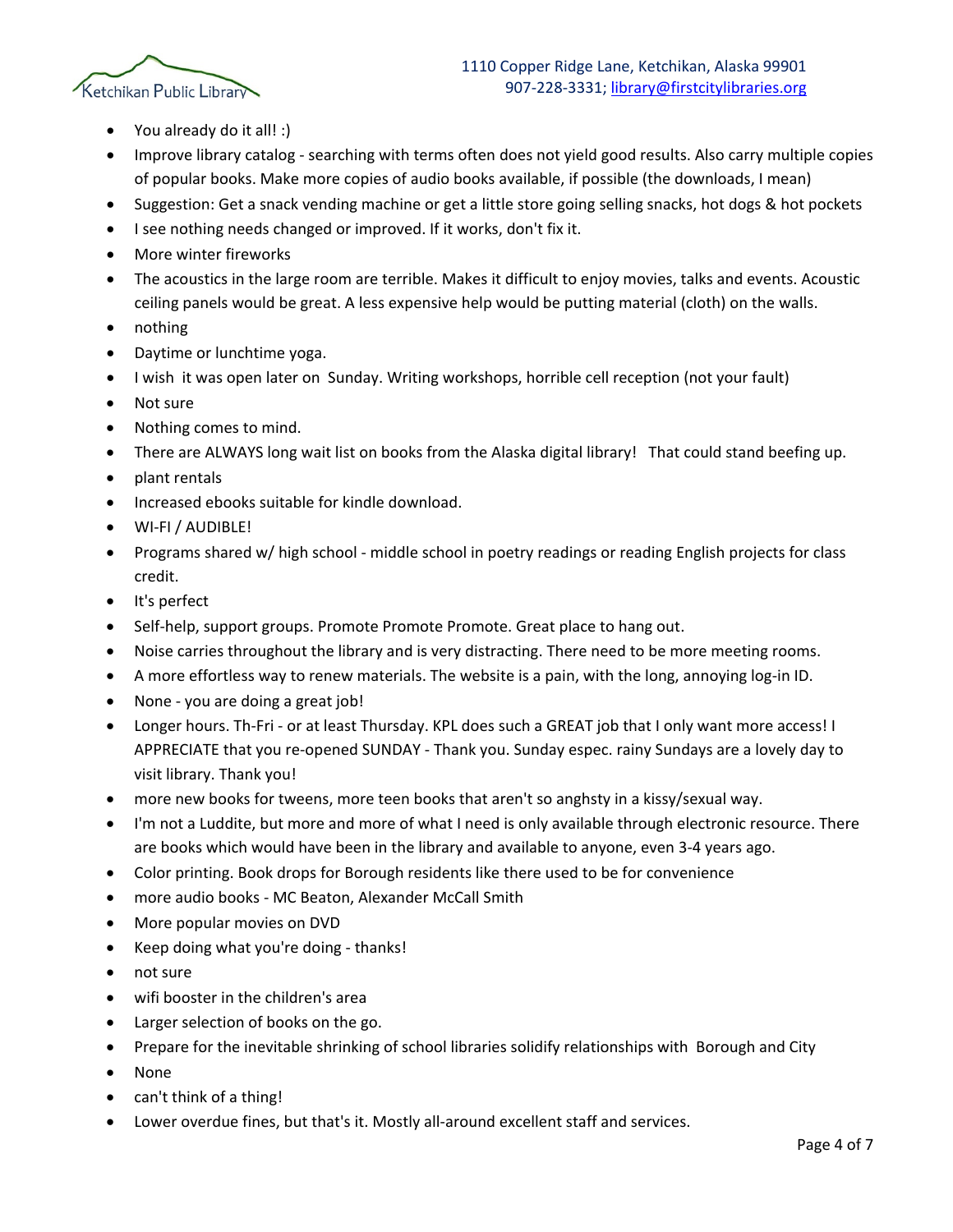

- Longer weeknight hours 8pm M-Sa.
- Honestly, our library has so much to offer, I just can't think of something you don't already do. I'd just say, keep it up and keep up the good fight for the budget you need
- I had a hard time clicking "excellent" on the books question. More and more of what I want is not available to me unless I buy some special device and download it myself. I recognize that the world is changing, but so is technology, and so rapidly that I wonder how often I'll have to upgrade whatever special device it is now that I need to access what materials I want. I am not a Luddite, exactly, but why are so many books marked as electronic resources in your system?
- transfers of books from the schools for pcik up and check out at library, online internet scanning of books to reserve, more clubs, like chess club
- Larger DVD Collection
- More hours :-)
- Free Wi-Fi a place to sip tea or coffee and read. a free shuttle from downtown or the mall
- I can't think of anything.
- Open later Thurs / Fri / Sat
- More books, more events.
- I can't think of any.
- more evening after work stuff like yoga
- Crafts for adults
- Need more current titles.
- A better selection of animal and other Nova program videos.
- Please fix the terrible acoustics in the program room! So hard to hear. Maybe hang some beautiful local weavings on the upper walls?
- Branch location(s)
- We leave AK for winter the time of year we would use the library the most. I see us using library more as we age.
- I think the new garden is an excellent idea. Hopefully the funding will be provided.
- none
- Many of the videos are old & need attention. And maybe even a better (bigger) selection. And please encourage people not to eat meals & be on the phone loudly!
- Community forums on different topics featuring local experts and such. Like the one you just sponsored on the solar eclipse!!
- none that I can think of at the moment.
- How are the DVDs chosen? It seems there are many foreign films and fewer newer, US movies. Also is it possible to buy more effective PA equipment for the large conference room? especially for presenters who have to move around.
- You are doing an excellent job?
- I have been to the library once in six months. [over] I am working on transportation. KPU is VERY expensive ! All internet access could be provided free for all citizens (residents) who get electrical services as an educational program, esp. to seniors and students.
- Location & access is bad, winter icy, too far to walk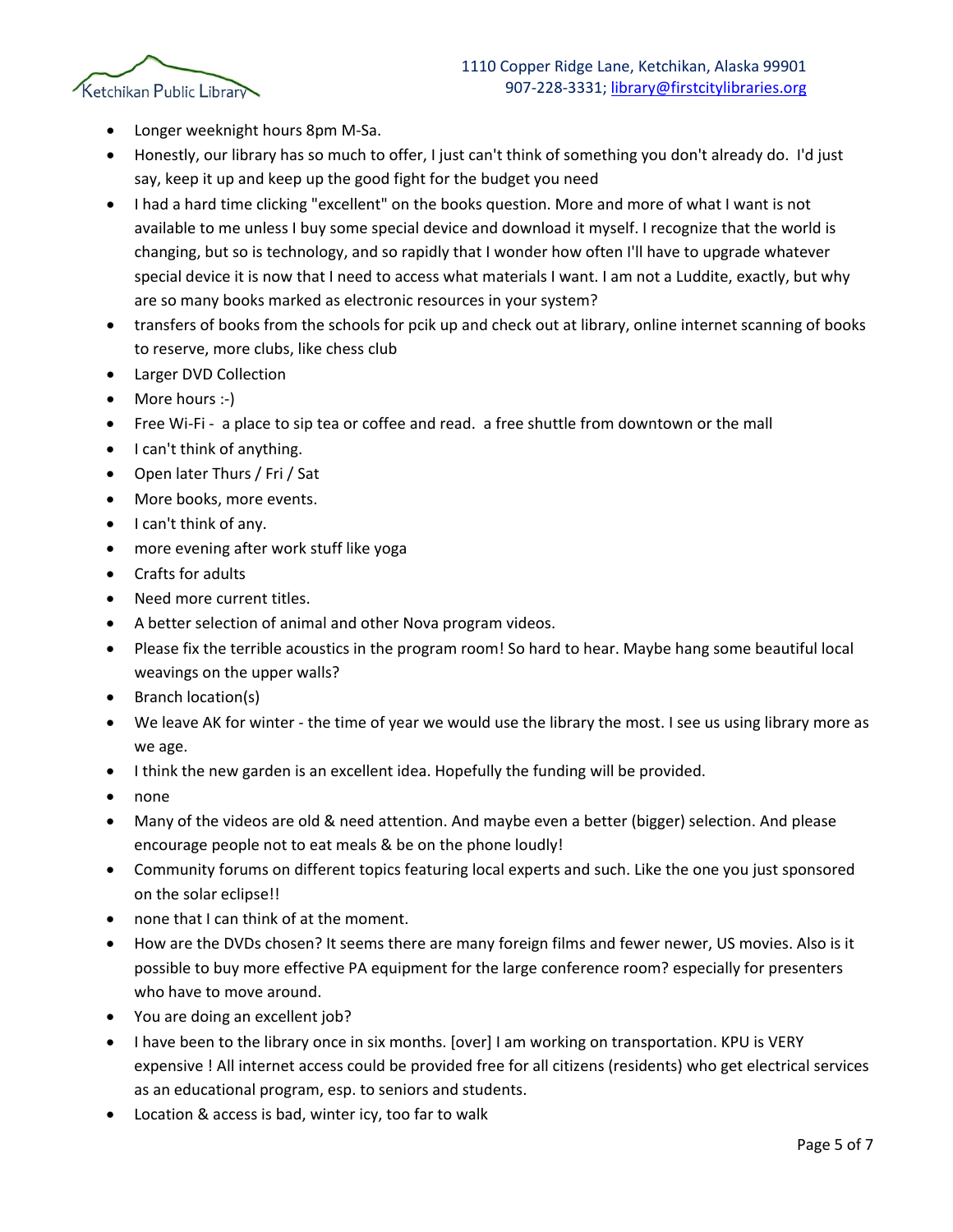

- Name tags for the staff would help build relationships and be more welcoming
- Location sucks especially in winter the whole building was poorly conceived. Why are we paying to heat all that air space?
- Can't think of any, at present.
- Continue expanding the nonfiction / reference resources
- I wish the library was \*quieter\* library patrons today carry on conversations & talk on cell phones as if they were outside - I miss the quiet of the public library
- Be located nearer to it's downtown location as before.
- Would like Reader's Digest
- I rely on the library staff to keep abreast of new services. They do a fine job in doing that.
- Small carts such as used at the A and P. Carrying heavy baskets is difficult.
- I have noticed that you have books on the shelf that don't show up on an online search.
- Better sound proofing between children's library and adult library
- Computer classes
- I encourage the library to seek a cross walk at Schoenbar with a yellow warning light. Hard to cross there safely.
- None.
- none -
- Perhaps an occasional column from the Library Director in our newspaper. I enjoy the Sat. column from the library about suggested books.
- More books!!
- I'm satisfied as it is
- Less kid game and close off the kid station !!!
- adult classes crafts. movie section NOT organized
- none that I can see
- Keep doing
- Not sure you already excel at so many things. I'll let you know, however, if I think of something.
- Nothing!
- coffee area
- Craft time for adults!
- need for these who do not have internet
- Good selection / per author. Sometimes books I'm interested in is not available.
- More Listen Alaska resources to recorded books
- None that I can think of.
- Open Sundays
- More carts of used books for sale in the lobby
- Better interlibrary loan system for new release books. Or faster lending for new books
- ?
- Tea and cookies?
- I would prefer less mysteries and more books that have been reviewed by "The New Yorker".